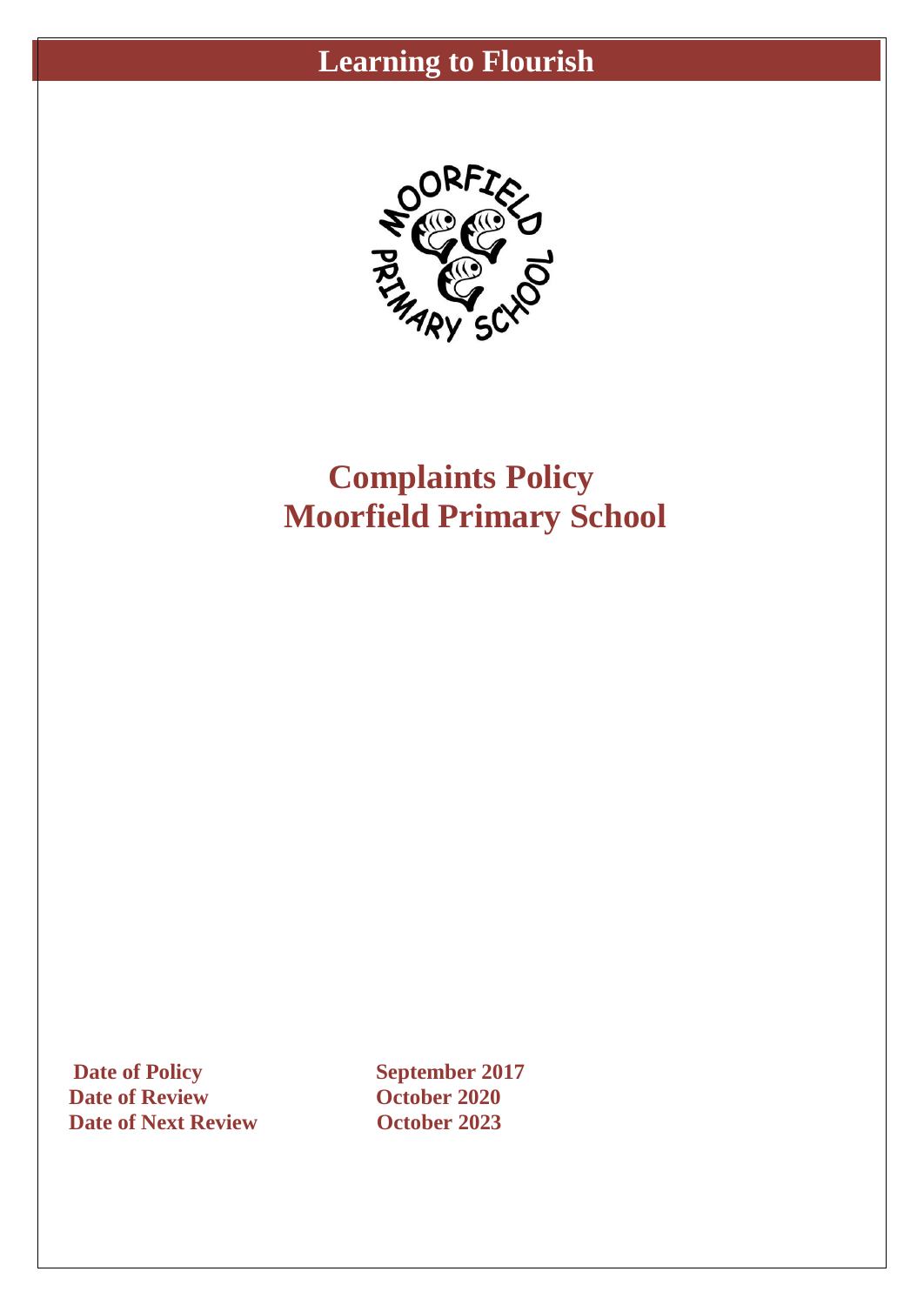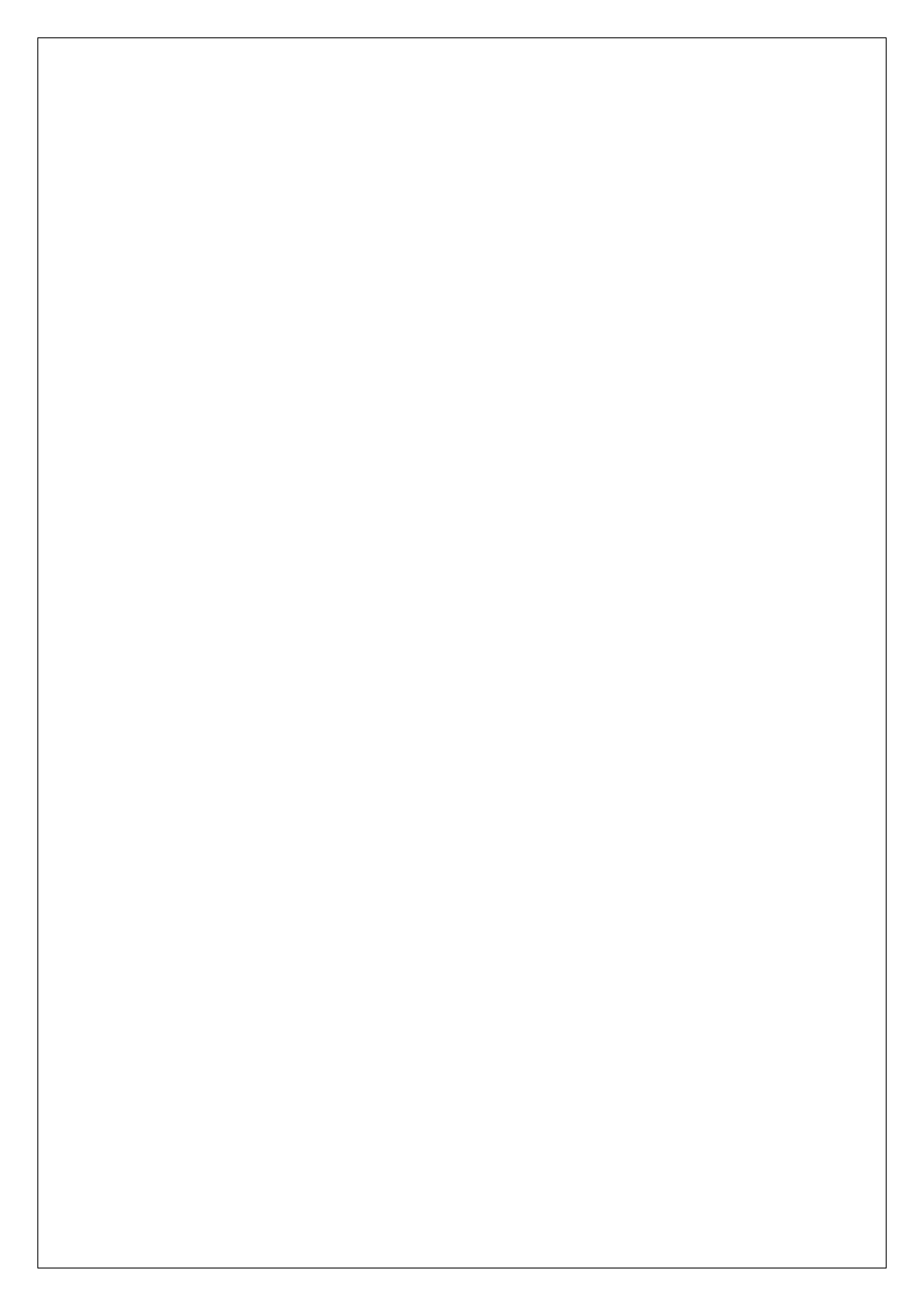# **Moorfield Primary School Complaints Policy**

### **1 Introduction**

**1.1** We strive to provide a good education for all our children. The Headteacher and staff work very hard to build positive relationships with all parents. However, the school is obliged to have procedures in place in case there are complaints by parents or guardians. The following policy sets out the procedures that the school follows in such cases.

**1.2** If any parents are unhappy with the education that their child is receiving, or have any concerns relating to the school, we encourage them to talk to the child's class teacher immediately.

**1.3** We deal with all complaints in accordance with procedures laid down by the LA. This policy has been written having regard to the best practice advice provided in DfE School Complaints Procedure 2016, the Equality Act 2010 and our duties in relation to Section 29 of the Education Act 2002. If the school itself cannot resolve a complaint, those concerned can refer the matter to the LA.

**1.4** All parents have the right, as a last resort, to appeal to the Secretary of State for Education if they still feel that their complaint has not been properly addressed.

**1.5** Certain areas fall outside the scope of the school, for which there are separate (statutory) procedures. These are detailed in Appendix 1.

#### **2 Aims**

**2.1** Our school aims to be fair, open and honest when dealing with any complaint. We give careful consideration to all concerns and deal with them as swiftly as possible. We aim to resolve any issue through dialogue and mutual understanding. In all cases we put the interests of the child above all else. We provide sufficient opportunity for any complaint to be fully discussed and then resolved.

#### **3 The complaints process**

**3.1** If a parent is concerned about anything to do with the education that we are providing at our school, they should, in the first instance, discuss the matter with their child's class teacher. In our experience, most matters of concern can be resolved positively in this way before it escalating into a formal complaint. All teachers work very hard to ensure that each child is happy at school and is making good progress; they naturally want to know if there is a problem so that they can take action before it seriously affects the child's progress. It is the policy of the school to ensure all concerns brought to the attention of the school are addressed and resolved as quickly as possible.

**3.2** Where parents feel that a situation has not been resolved through contact with the class teacher, or that their concern is of a sufficiently serious nature, they are at liberty to make an appointment to discuss the matter with the headteacher. The headteacher considers any such concern very seriously and investigates each case thoroughly on its own merits. Most issues are normally resolved by this stage.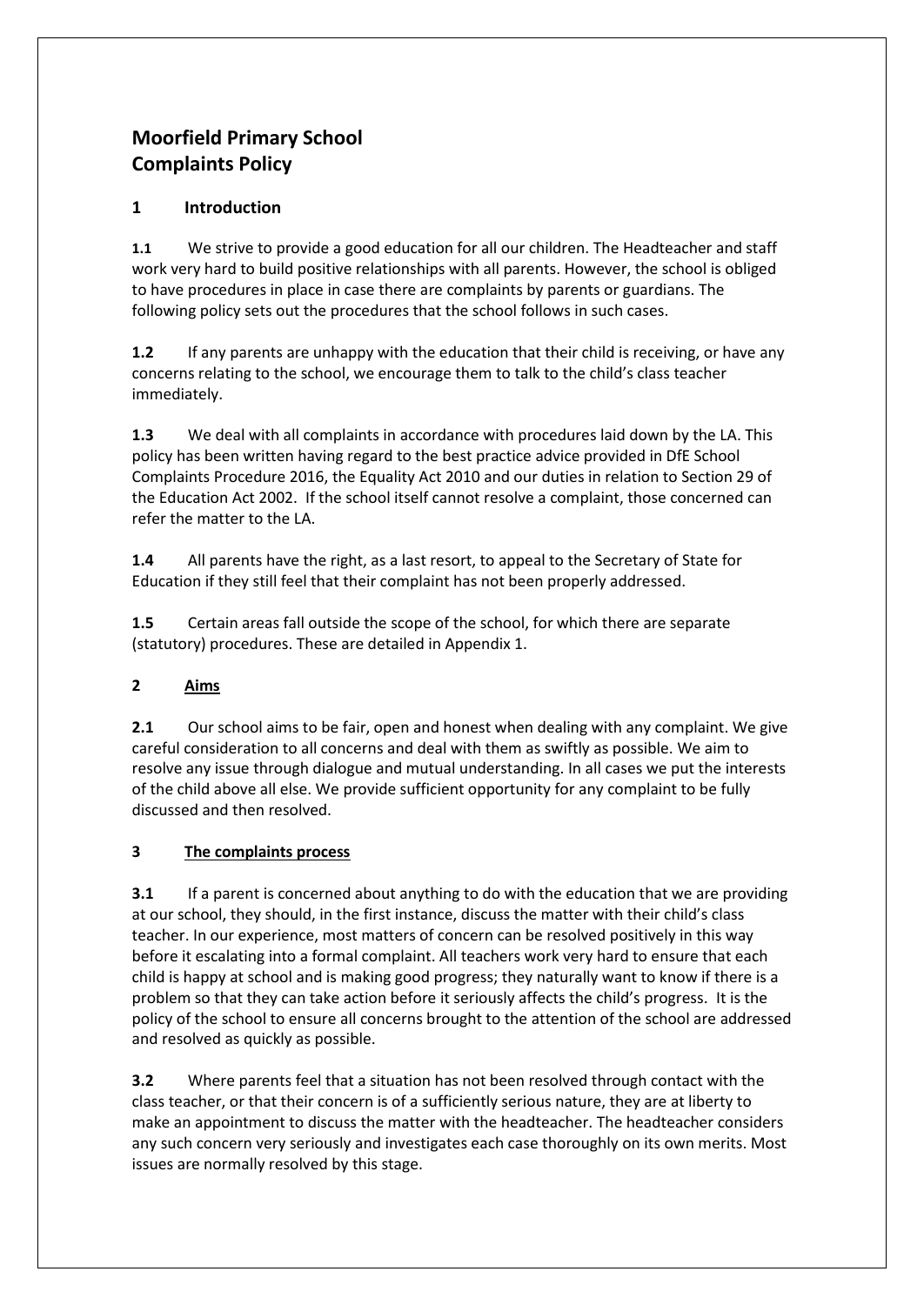**3.3** Should any parents have a complaint about the headteacher, they should first make an informal approach to the Chair of the Governing Body (COG) who is obliged to investigate it. The COG in question will do all s/he can to resolve the issue through a dialogue with the school but if parents are unhappy with the outcome they can make a formal complaint as outlined below.

**3.4** Complaints against the Chair of Governors or any individual governor should be made in writing to the Clerk to the Governing Body.

**3.4** Only if an informal complaint fails to resolve the matter should a formal complaint be made to the Governing Body. This complaint must be made in writing, stating the nature of the complaint and how the school has handled it so far. The parent should send this written complaint to the Chair of Governors.

**3.5** The Governing Body must consider all written complaints within three weeks of receipt. It will arrange a meeting of the Governing Body Complaints Panel to discuss the complaint and will invite the person making the complaint to attend the meeting so that s/he can explain the complaint in more detail. The school gives the complainant at least three days' notice of the meeting.

**3.6** After hearing all of the evidence, the Governors will consider their decision and inform the parent about it in writing. The Governors do all they can at this stage to resolve the complaint to the parent's satisfaction.

**3.7** If the complaint is not resolved, a parent may make representation to the LA. Further information about this process is available from the school or from the LA. A further meeting is chaired by an independent person who considers all the evidence and makes a further judgement in an attempt to resolve the complaint.

**3.8** If any parent is still not content that the complaint has been dealt with properly, then s/he is entitled to appeal to the Secretary of State for Education.

**3.9** As stated the school will do their best to resolve every concern raised to a mutually acceptable resolution. Once the school is satisfied that it has done all it can to resolve any issue, the school reserves the right to refuse to investigate further concerns raised about the same issue and the matter will be viewed as closed.

## **4 Monitoring and review**

**4.1** The Governors monitor the complaints procedure in order to ensure that all complaints are handled properly. The headteacher logs all complaints received by the school and records how they were resolved. Governors examine this log on an annual basis.

**4.2** Governors take into account any local or national decisions that affect the complaints process and make any modifications necessary to this policy. This policy is made available to all parents so that they can be properly informed about the complaints process.

**4.3** This policy is reviewed every three years, or before if necessary.